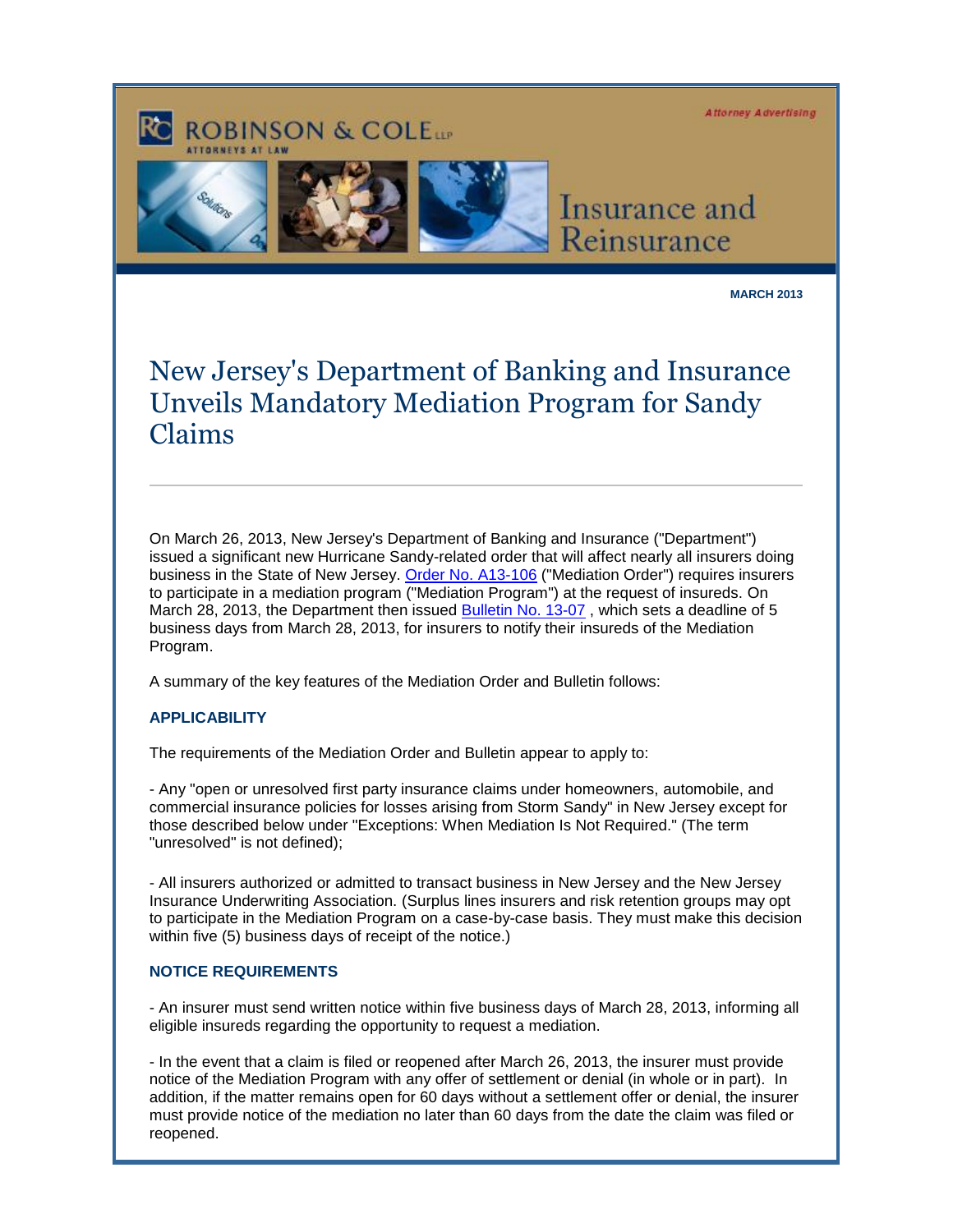- Content of the Notice: The Bulletin provides a sample notice letter. The sample notice letter advises the insured that the insurer must pay for the cost of the mediator and the program administration unless the insured does not appear for the mediation, in which case, the costs of the mediation and rescheduled mediation are shared between the parties.

#### **TIMING OF THE MEDIATION**

- The insured provides its request for mediation to the American Arbitration Association ("AAA") through contact methods identified in the Bulletin. Within three business days of receipt of a request to mediate from an insured, the AAA shall notify the insured and insurer whether the request for mediation is rejected or accepted (based on the criteria for which claims qualify for meditation). If an insurer receives a mediation request from an insured, it must forward the request to AAA by e-mail or fax within one (1) business day after receipt.

- All mediations shall be scheduled no later than 30 days after receipt of the request for mediation unless both parties agree in writing to an extension of time.

- Mediations must be scheduled to minimize travel for policyholders.

# **CONDUCT OF THE MEDIATION**

- All mediations are nonbinding, and all statements made during a mediation are confidential (except if there is an investigation of insurance fraud).

- Mediations shall be held in person, except that video-teleconferencing mediations are permitted if all parties agree and the AAA can facilitate it.

- A party wishing to be represented by counsel or a public adjuster at a mediation must give five (5) days' notice of the representation to the opposing party and AAA or the mediator.

- Insurer's representative: The representative participating on behalf of the insurer must:

- Be knowledgeable about the claim and policy provisions;
- Have authority to settle the full amount of the claim;
- Bring a copy of the policy and the entire claim file to the mediation;
- Have authority to disburse the settlement amount immediately at the conclusion of the mediation conference. If the insurer cannot abide by this requirement because of the need to issue a computer-generated check, then the insurer will be provided 3 business days after the conclusion of the mediation to issue the check

- An insurer is obligated to pay AAA the entire fee for the mediation unless the insured does not appear for the mediation, in which case, the costs of the mediation and rescheduled mediation are shared between the parties.

## **EXCEPTIONS: WHEN MEDIATION IS NOT REQUIRED**

- An insurer is not required to participate in a mediation if:

- The insurer has a reasonable basis to suspect fraud and has referred the matter to the Office of the Insurance Fraud Prosecutor in the Department of Law and Public Safety;
- The amount in controversy is less than \$1,000;
- The loss is not related to Storm Sandy;
- The denial is based on the nonexistence of the policy at the time of the loss.